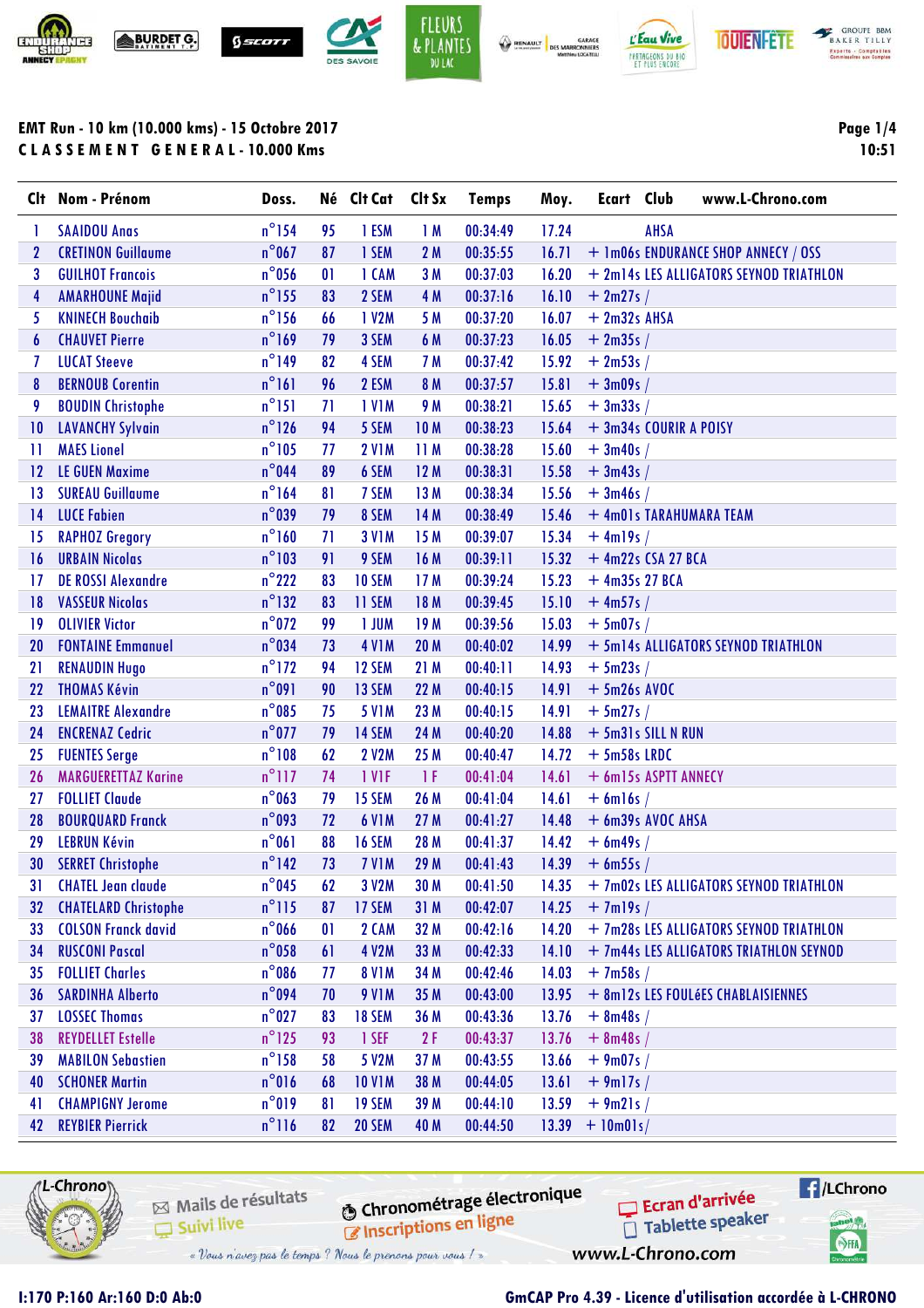



| <b>BRISGAND Damien</b> |                                                          | $n^{\circ}130$ | 83 | <b>33 SEM</b> | 74 M | 00:52:28                                                     | $11.44 + 17m39$                     |                         |
|------------------------|----------------------------------------------------------|----------------|----|---------------|------|--------------------------------------------------------------|-------------------------------------|-------------------------|
| 1L-Chrono∖\            |                                                          |                |    |               |      |                                                              |                                     | $\blacksquare$ /LChrono |
|                        | Mails de résultats<br>Suivi live                         |                |    |               |      | <b>O Chronométrage électronique</b><br>Inscriptions en ligne | Ecran d'arrivée<br>Tablette speaker |                         |
| Control Roll           | - Vans n'avez pas le temps ? Naus le prenons paus vans / |                |    |               |      |                                                              | www.L-Chrono.com                    | SHA                     |

| Clt | Nom - Prénom                | Doss.           |    | Né Clt Cat        | Clt Sx | <b>Temps</b> | Moy.  | Ecart Club<br>www.L-Chrono.com    |
|-----|-----------------------------|-----------------|----|-------------------|--------|--------------|-------|-----------------------------------|
| 43  | <b>SEIDHOM Sameh</b>        | $n^{\circ}$ 090 | 79 | 21 SEM            | 41 M   | 00:45:09     | 13.29 | $+ 10 m 20 s/$                    |
| 44  | <b>QUIQUANDON Michel</b>    | $n^{\circ}$ 020 | 60 | <b>6 V2M</b>      | 42 M   | 00:45:12     | 13.28 | $+ 10m24s/$                       |
| 45  | <b>DUBOULOZ Fabrice</b>     | $n^{\circ}$ 030 | 67 | <b>7 V2M</b>      | 43 M   | 00:45:13     | 13.27 | $+ 10m24s/$                       |
| 46  | <b>BOCH Christophe</b>      | $n^{\circ}113$  | 74 | <b>11 V1M</b>     | 44 M   | 00:45:22     | 13.23 | $+ 10m33$ : ACTHOME               |
| 47  | <b>LAVIALLE Ronan</b>       | $n^{\circ}$ 097 | 72 | <b>12 V1M</b>     | 45 M   | 00:45:40     | 13.14 | $+ 10m51s/$                       |
| 48  | <b>PANCHAUD Christophe</b>  | $n^{\circ}$ 078 | 69 | <b>13 V1M</b>     | 46 M   | 00:45:42     | 13.13 | $+ 10m54s/$                       |
| 49  | <b>CHOKAIRI Karim</b>       | $n^{\circ}$ 163 | 71 | <b>14 V1M</b>     | 47 M   | 00:45:45     | 13.12 | $+ 10m57s/$                       |
| 50  | <b>CHARBONNEL Eric</b>      | $n^{\circ}$ 136 | 79 | 22 SEM            | 48 M   | 00:45:52     | 13.08 | $+$ 11m03s/                       |
| 51  | <b>CARLIOZ Laurent</b>      | $n^{\circ}081$  | 71 | <b>15 V1M</b>     | 49 M   | 00:46:05     | 13.02 | $+$ 11m16s/                       |
| 52  | <b>REGAD Stéphane</b>       | $n^{\circ}$ 124 | 75 | <b>16 V1M</b>     | 50 M   | 00:46:12     | 12.99 | $+$ 11m23s/                       |
| 53  | <b>FALQUE Cédric</b>        | $n^{\circ}024$  | 74 | <b>17 V1M</b>     | 51 M   | 00:46:41     | 12.85 | $+ 11m53s/$                       |
| 54  | <b>VERMET Svend</b>         | $n^{\circ}119$  | 91 | 23 SEM            | 52 M   | 00:46:54     | 12.79 | + 12m06sDIVONNE RUNNING           |
| 55  | <b>CARME Renaud</b>         | $n^{\circ}$ 054 | 76 | <b>18 V1M</b>     | 53 M   | 00:46:59     | 12.77 | + 12m11s LES ALLIGATORS DE SEYNOD |
| 56  | <b>AVOINE Jean-Francois</b> | $n^{\circ}$ 153 | 74 | <b>19 V1M</b>     | 54 M   | 00:47:44     | 12.57 | $+ 12m56s/$                       |
| 57  | <b>COLIN Julie</b>          | $n^{\circ}$ 167 | 79 | 2 SEF             | 3F     | 00:48:12     | 12.45 | $+ 13m23s/$                       |
| 58  | <b>KEIFFEL Tristan</b>      | $n^{\circ}$ 162 | 93 | 24 SEM            | 55 M   | 00:48:22     | 12.41 | $+ 13m34s/$                       |
| 59  | <b>RAFANOMEZANTSOA Samy</b> | $n^{\circ}$ 166 | 66 | <b>8 V2M</b>      | 56 M   | 00:48:26     | 12.39 | $+ 13m38s/$                       |
| 60  | <b>AUBERTIN Frederique</b>  | $n^{\circ}049$  | 64 | 1 V2F             | 4F     | 00:48:49     | 12.29 | $+$ 14m01: AVOC                   |
| 61  | <b>DUBUC Bertrand</b>       | $n^{\circ}083$  | 74 | <b>20 V1M</b>     | 57 M   | 00:49:06     | 12.22 | $+ 14$ m $17s/$                   |
| 62  | <b>PESCHOT Regis</b>        | $n^{\circ}$ 052 | 56 | 1 V3M             | 58 M   | 00:49:16     | 12.18 | $+ 14m28$ : AHSA                  |
| 63  | <b>THIBAULT Nicolas</b>     | $n^{\circ}$ 146 | 81 | 25 SEM            | 59 M   | 00:49:33     | 12.11 | $+ 14m44s/$                       |
| 64  | <b>DUBOUCHET Patrick</b>    | $n^{\circ}112$  | 54 | <b>2 V3M</b>      | 60 M   | 00:49:36     | 12.10 | + 14m47s ASAIX LES BAINS          |
| 65  | <b>ROSSON Stephane</b>      | $n^{\circ}$ 173 | 77 | <b>21 V1M</b>     | 61 M   | 00:49:45     | 12.06 | $+ 14m56s/$                       |
| 66  | <b>DOMENGE Fabienne</b>     | $n^{\circ}$ 095 | 75 | 2 VIF             | 5F     | 00:50:04     | 11.98 | $+ 15ml6s/$                       |
| 67  | <b>MIEVRE Cédric</b>        | $n^{\circ}071$  | 78 | <b>26 SEM</b>     | 62 M   | 00:50:05     | 11.98 | $+ 15m17s/$                       |
| 68  | <b>SICHARD Mare</b>         | $n^{\circ}$ 137 | 58 | <b>9 V2M</b>      | 63 M   | 00:50:09     | 11.97 | $+ 15m20s/$                       |
| 69  | <b>BARILLÉ Sébastien</b>    | $n^{\circ}$ 026 | 81 | 27 SEM            | 64 M   | 00:50:10     | 11.96 | $+ 15m21s/$                       |
| 70  | <b>DALES Deborah</b>        | $n^{\circ}$ 170 | 78 | 3 SEF             | 6F     | 00:50:22     | 11.91 | $+ 15m34s/$                       |
| 71  | <b>VERMET Jovan</b>         | $n^{\circ}120$  | 94 | <b>28 SEM</b>     | 65 M   | 00:50:44     | 11.83 | + 15m55s JAGUAR TEAM UK           |
| 72  | <b>CROIZE Richard</b>       | $n^{\circ}$ 168 | 75 | <b>22 V1M</b>     | 66 M   | 00:50:45     |       | $11.83 + 15m56$                   |
|     | 73 SCARPETTA Philippe       | $n^{\circ}006$  | 75 | <b>23 V1M</b>     | 67 M   | 00:51:02     |       | $11.76 + 16$ m $13s/$             |
| 74  | <b>HEBRAS Florian</b>       | $n^{\circ}$ 009 | 89 | 29 SEM            | 68 M   | 00:51:11     |       | $11.72 + 16m22s/$                 |
| 75  | <b>CANTIN Victor</b>        | $n^{\circ}013$  | 90 | <b>30 SEM</b>     | 69 M   | 00:51:16     | 11.71 | $+ 16m27s/$                       |
| 76  | <b>LANDRIEUX Stéphanie</b>  | $n^{\circ}109$  | 75 | <b>3 V1F</b>      | 7 F    | 00:51:21     | 11.69 | $+ 16m32s/$                       |
| 77  | <b>DENIS Yannick</b>        | $n^{\circ}$ 042 | 62 | <b>10 V2M</b>     | 70 M   | 00:51:25     | 11.67 | $+ 16m37s/$                       |
| 78  | <b>CARLIER Estelle</b>      | $n^{\circ}031$  | 76 | 4 V <sub>IF</sub> | 8F     | 00:51:34     | 11.64 | $+ 16m45s/$                       |
| 79  | <b>SALVI Benoit</b>         | $n^{\circ}$ 150 | 80 | 31 SEM            | 71 M   | 00:51:58     | 11.55 | $+17m09s/$                        |
| 80  | <b>COMAS Mathieu</b>        | $n^{\circ}$ 152 | 74 | <b>24 V1M</b>     | 72 M   | 00:51:59     | 11.54 | $+17$ mlls/                       |
| 81  | <b>MOUTHON Anne</b>         | $n^{\circ}082$  | 65 | 2 V2F             | 9 F    | 00:52:00     | 11.54 | $+17$ m $11$ s LRDC               |
| 82  | <b>VILALLONGA Daniela</b>   | $n^{\circ}$ 079 | 72 | <b>5 V1F</b>      | 10F    | 00:52:00     |       | $11.54 + 17m12s/$                 |
| 83  | <b>CHARRIER Gaetan</b>      | $n^{\circ}$ 037 | 80 | 32 SEM            | 73 M   | 00:52:15     | 11.49 | $+ 17m26s/$                       |
| 84  | <b>BRISGAND Damien</b>      | $n^{\circ}$ 130 | 83 | <b>33 SEM</b>     | 74 M   | 00:52:28     |       | $11.44 + 17m39s/$                 |
|     |                             |                 |    |                   |        |              |       |                                   |



GROUPE BEM Experts - Comptables<br>Commissaires aux Comptes

> **Page 2/4 10:51**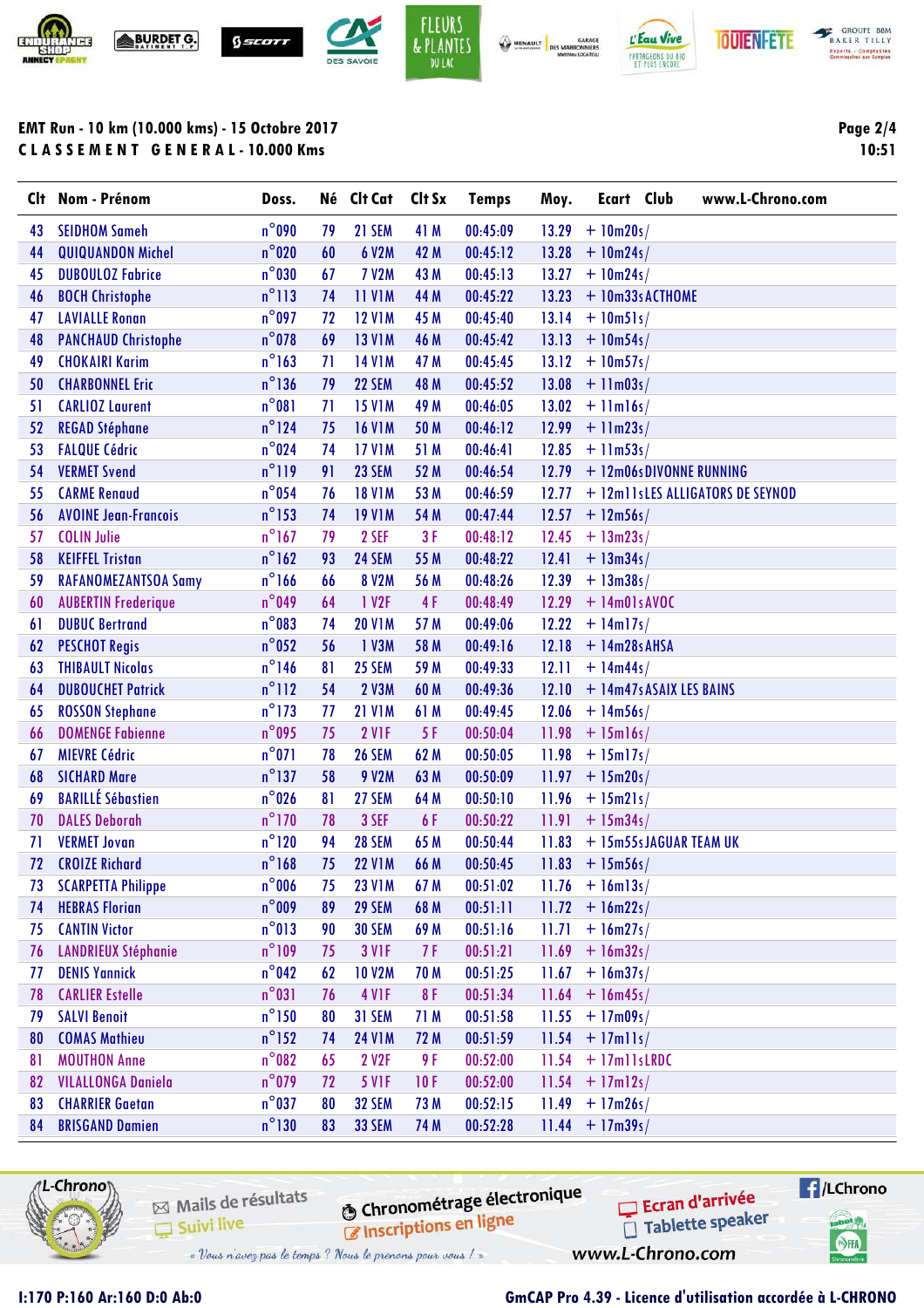





**BAKER TILLY** Experts - Comptables<br>Completeles aix Complet

## **EMT Run - 10 km (10.000 kms) - 15 Octobre 2017 C L A S S E M E N T G E N E R A L - 10.000 Kms**

**Page 3/4 10:51**

| Clt. | Nom - Prénom                  | Doss.           |    | Né Clt Cat    | Clt Sx | <b>Temps</b> | Moy.  | <b>Ecart Club</b>      | www.L-Chrono.com |
|------|-------------------------------|-----------------|----|---------------|--------|--------------|-------|------------------------|------------------|
| 85   | <b>VANDERSCHAEGHE Laurent</b> | $n^{\circ}$ 062 | 74 | <b>25 V1M</b> | 75 M   | 00:52:28     | 11.44 | $+ 17m40:$ ASJ74       |                  |
| 86   | <b>CASTEL Donatien</b>        | $n^{\circ}$ 029 | 86 | 34 SEM        | 76 M   | 00:52:53     | 11.35 | $+ 18m04s/$            |                  |
| 87   | <b>JOLY Elodie</b>            | $n^{\circ}$ 023 | 83 | 4 SEF         | 11 F   | 00:53:03     | 11.31 | $+ 18m15s/$            |                  |
| 88   | <b>PAVER Chloe</b>            | $n^{\circ}088$  | 94 | 5 SEF         | 12F    | 00:53:08     | 11.30 | $+ 18m19s/$            |                  |
| 89   | <b>ALLAMA Jerome</b>          | $n^{\circ}$ 004 | 75 | <b>26 V1M</b> | 77 M   | 00:53:09     | 11.29 | $+ 18m20s/$            |                  |
| 90   | <b>VENDROUX Chloé</b>         | $n^{\circ}$ 092 | 91 | 6 SEF         | 13F    | 00:53:18     | 11.26 | $+ 18m30s$ AVOC        |                  |
| 91   | <b>PERRISOUD Nicolas</b>      | $n^{\circ}$ 171 | 80 | <b>35 SEM</b> | 78 M   | 00:53:24     | 11.24 | $+ 18m35s/$            |                  |
| 92   | <b>SPALANZANI Thomas</b>      | $n^{\circ}$ 139 | 77 | <b>27 V1M</b> | 79 M   | 00:53:26     | 11.23 | $+ 18m38s/$            |                  |
| 93   | <b>VIALLE Sabine</b>          | $n^{\circ}$ 050 | 61 | 3 V2F         | 14 F   | 00:53:28     | 11.23 | + 18m39s LES SPIRIDONS |                  |
| 94   | <b>COLLOMB Dorian</b>         | $n^{\circ}$ 064 | 94 | <b>36 SEM</b> | 80 M   | 00:53:34     | 11.20 | $+ 18m46s/$            |                  |
| 95   | <b>GRANGE Lionel</b>          | $n^{\circ}$ 223 | 72 | <b>28 V1M</b> | 81 M   | 00:53:41     | 11.18 | $+ 18m53s/$            |                  |
| 96   | <b>CARLIOZ Alexandra</b>      | $n^{\circ}080$  | 75 | 6 VIF         | 15F    | 00:53:42     | 11.17 | $+ 18m54s/$            |                  |
| 97   | <b>BARTHES Stéphane</b>       | $n^{\circ}104$  | 79 | 37 SEM        | 82 M   | 00:53:55     | 11.13 | $+ 19m07s/$            |                  |
| 98   | <b>DUJOURDY Candice</b>       | $n^{\circ}107$  | 98 | 1 JUF         | 16F    | 00:53:57     | 11.12 | $+ 19m08: EAA$         |                  |
| 99   | <b>GEVERTE Francis</b>        | $n^{\circ}$ 140 | 58 | 11 V2M        | 83 M   | 00:54:18     | 11.05 | $+ 19m29s/$            |                  |
| 100  | <b>VITRY Stéphane</b>         | $n^{\circ}018$  | 86 | <b>38 SEM</b> | 84 M   | 00:54:23     | 11.03 | $+ 19m34s/$            |                  |
| 101  | <b>CROUZET Delphine</b>       | $n^{\circ}$ 043 | 73 | 7 VIF         | 17F    | 00:54:24     | 11.03 | $+ 19m35s/$            |                  |
| 102  | <b>TORRES Christophe</b>      | $n^{\circ}$ 046 | 74 | <b>29 V1M</b> | 85 M   | 00:54:59     | 10.91 | $+ 20$ m $10s/$        |                  |
| 103  | <b>METRAL Didier</b>          | $n^{\circ}$ 038 | 64 | <b>12 V2M</b> | 86 M   | 00:54:59     | 10.91 | $+20$ mlls/            |                  |
| 104  | <b>MARGUERETTAZ Cloé</b>      | $n^{\circ}118$  | 01 | 1 CAF         | 18F    | 00:55:12     | 10.87 | $+ 20 m 23s/$          |                  |
| 105  | <b>OLIVIER Gilles</b>         | $n^{\circ}$ 073 | 69 | <b>30 V1M</b> | 87 M   | 00:55:20     | 10.85 | $+ 20 m31s/$           |                  |
| 106  | <b>ROUGEAU Pauline</b>        | $n^{\circ}$ 040 | 87 | 7 SEF         | 19F    | 00:55:24     | 10.83 | $+ 20 m 36 s/$         |                  |
| 107  | <b>FAVRE Francis</b>          | $n^{\circ}$ 074 | 79 | <b>39 SEM</b> | 88 M   | 00:55:32     | 10.81 | $+ 20m43s/$            |                  |
| 108  | <b>GOMEZ Vanessa</b>          | $n^{\circ}$ ]]] | 83 | 8 SEF         | 20F    | 00:55:35     | 10.80 | $+ 20m46s/$            |                  |
| 109  | <b>DAUDIN Catherine</b>       | $n^{\circ}$ 047 | 72 | <b>8 V1F</b>  | 21F    | 00:55:39     | 10.78 | $+ 20 m 51$ s /        |                  |
| 110  | <b>GAGNE Mélanie</b>          | $n^{\circ}$ 143 | 80 | 9 SEF         | 22F    | 00:55:44     | 10.77 | $+ 20 m 56 s/$         |                  |
| Ш    | <b>THIBOUD Magalie</b>        | $n^{\circ}$ 269 | 78 | <b>10 SEF</b> | 23F    | 00:55:53     | 10.74 | $+21m05s$ SILL'N RUN   |                  |
| 112  | <b>ROCHE Dominique</b>        | $n^{\circ}051$  | 56 | 3 V3M         | 89 M   | 00:56:01     | 10.71 | + 21m12sLES SPIRIDONS  |                  |
| 113  | <b>GUILLOT Laurent</b>        | $n^{\circ}$ 087 | 78 | 40 SEM        | 90 M   | 00:56:05     | 10.70 | $+ 21$ ml7s/           |                  |
| 114  | <b>CHENOU Françoise</b>       | $n^{\circ}$ 199 | 66 | 4 V2F         | 24F    | 00:56:07     | 10.70 | $+21$ m $18$ s/        |                  |
| 115  | <b>BATON Antoine</b>          | $n^{\circ}$ 128 | 89 | 41 SEM        | 91 M   | 00:56:47     | 10.57 | $+21m58s/$             |                  |
| 116  | <b>MERMET Justine</b>         | $n^{\circ}$ 070 | 94 | 11 SEF        | 25F    | 00:56:57     | 10.54 | $+ 22m08s/$            |                  |
| 117  | <b>ALDA Michele</b>           | $n^{\circ}102$  | 57 | 1 V3F         | 26 F   | 00:56:59     | 10.53 | $+ 22$ ml 0s LRDC      |                  |
| 118  | <b>GLENAT Yves</b>            | $n^{\circ}$ 059 | 75 | <b>31 V1M</b> | 92 M   | 00:57:17     | 10.47 | $+ 22m29s/$            |                  |
| 119  | <b>DUBUC Marlene</b>          | $n^{\circ}084$  | 78 | <b>12 SEF</b> | 27F    | 00:57:25     | 10.45 | $+ 22m36s/$            |                  |
| 120  | <b>LAB Claire</b>             | $n^{\circ}$ 075 | 85 | <b>13 SEF</b> | 28 F   | 00:57:25     | 10.45 | $+ 22m37s/$            |                  |
| 121  | <b>BRUNIER Anaelle</b>        | $n^{\circ}165$  | 96 | 1 ESF         | 29F    | 00:57:34     | 10.42 | $+ 22m46s/$            |                  |
|      | 122 COPIN Camille             | $n^{\circ}014$  | 92 | <b>14 SEF</b> | 30 F   | 00:57:35     | 10.42 | $+ 22m47s/$            |                  |
| 123  | <b>CHATENOUD Arnaud</b>       | $n^{\circ}200$  | 76 | <b>32 V1M</b> | 93 M   | 00:57:36     | 10.42 | $+ 22m47s/$            |                  |
| 124  | <b>PRIVITELLI Alessandro</b>  | $n^{\circ}$ 133 | 42 | 1 V4M         | 94 M   | 00:57:54     | 10.36 | $+ 23m06s/$            |                  |
|      | 125 VIOLLET Sandrine          | $n^{\circ}$ 096 | 75 | 9 VIF         | 31F    | 00:58:05     | 10.33 | $+ 23$ ml7s/           |                  |
| 126  | <b>GONZALEZ Lucas</b>         | $n^{\circ}131$  | 78 | 42 SEM        | 95 M   | 00:58:12     | 10.31 | $+ 23m24s/$            |                  |